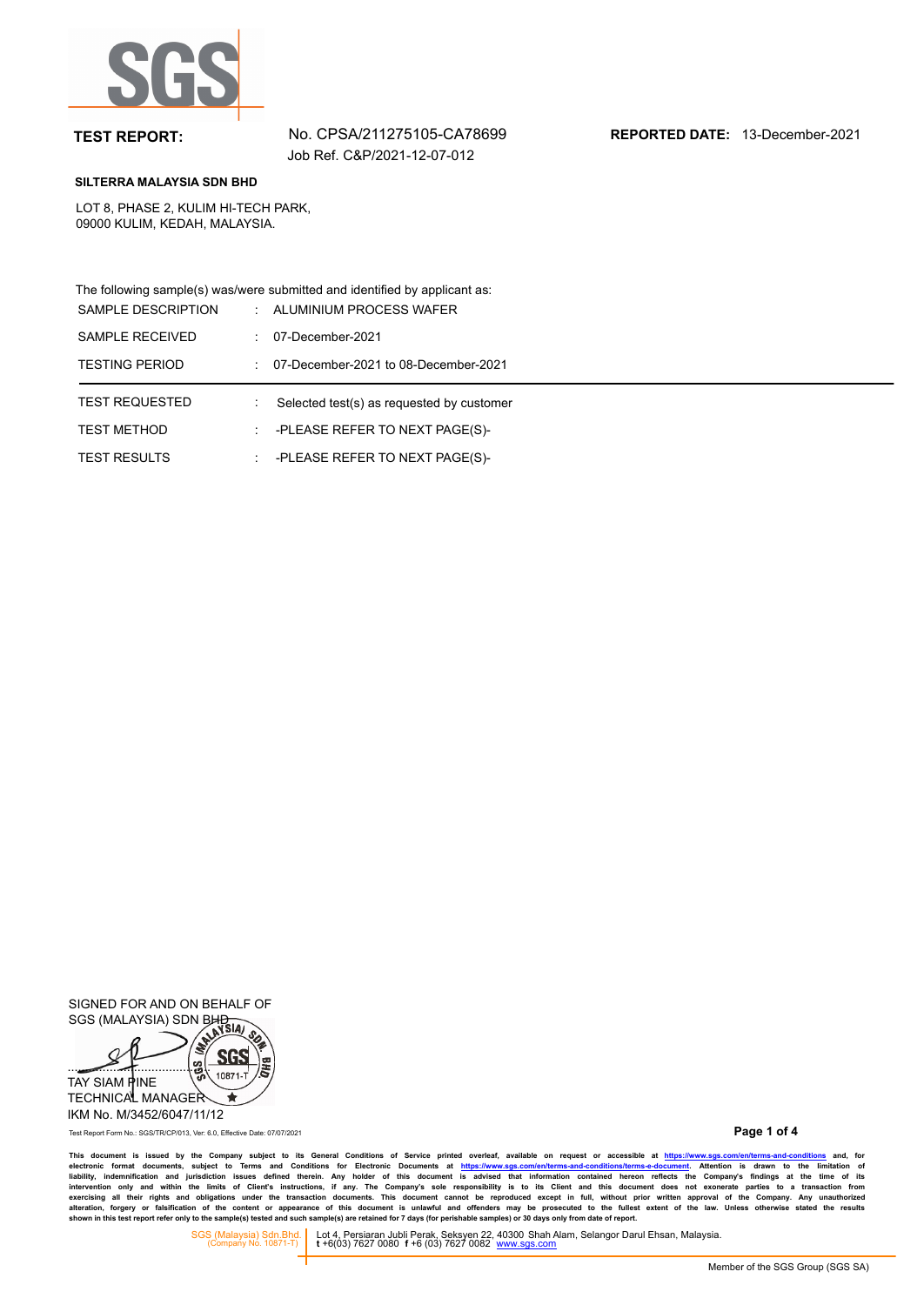

## **TEST REPORT:** No. CPSA/211275105-CA78699 **REPORTED DATE:** 13-December-2021

## **TEST RESULTS BY CHEMICAL METHOD:**

### **Test Part Description**

Sample Description: -PLEASE REFER TO PAGE 1-

| Test Parameter(s): | Unit  | <b>Test Method</b>                                              | Result | <b>MDL</b> |
|--------------------|-------|-----------------------------------------------------------------|--------|------------|
| Beryllium (Be)     | mg/kg | With reference to EPA Method 3052, and<br>performed by ICP-OES. | N.D.   |            |
| Antimony (Sb)      | mg/kg | With reference to EPA Method 3052, and<br>performed by ICP-OES. | N.D.   |            |

Note : (a) mg/kg = ppm ; ug/kg = ppb (0.01 mg/kg = 10 ug/kg); 0.1wt% = 1000ppm

(b) N.D. = Not Detected

(c) MDL = Method Detection Limit

(d) Negative = Undetectable / Positive = Detectable

SIGNED FOR AND ON BEHALF OF SIGNED I ON THE SIGNED IS ON BHD



IKM No. M/3452/6047/11/12

Test Report Form No.: SGS/TR/CP/013, Ver: 6.0, Effective Date: 07/07/2021

**Page 2 of 4**

This document is issued by the Company subject to its General Conditions of Service printed overleaf, available on request or accessible at https://www.sgs.com/en/terms-and-conditions and, for<br>electronic format documents,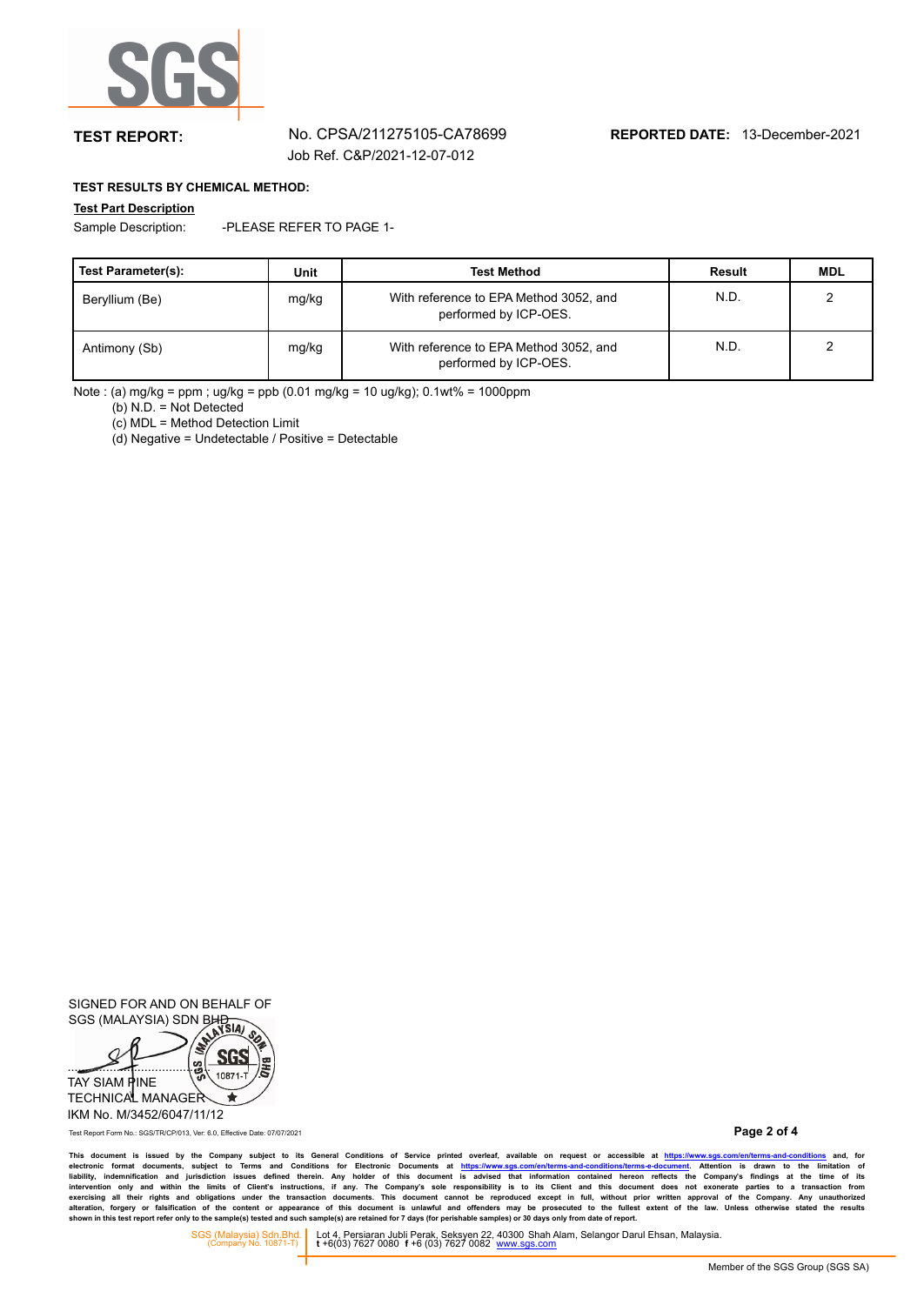

**TEST REPORT:** No. CPSA/211275105-CA78699 **REPORTED DATE:** 13-December-2021

## **Test Part Description :**

Sample Description:

-PLEASE REFER TO PAGE 1-



SGS authenticate the photo on original report only

SIGNED FOR AND ON BEHALF OF SIGNED I ON THE STORE BHD



IKM No. M/3452/6047/11/12

Test Report Form No.: SGS/TR/CP/013, Ver: 6.0, Effective Date: 07/07/2021

**Page 3 of 4**

This document is issued by the Company subject to its General Conditions of Service printed overleaf, available on request or accessible at https://www.sgs.com/en/terms-and-conditions and, for<br>electronic format documents,